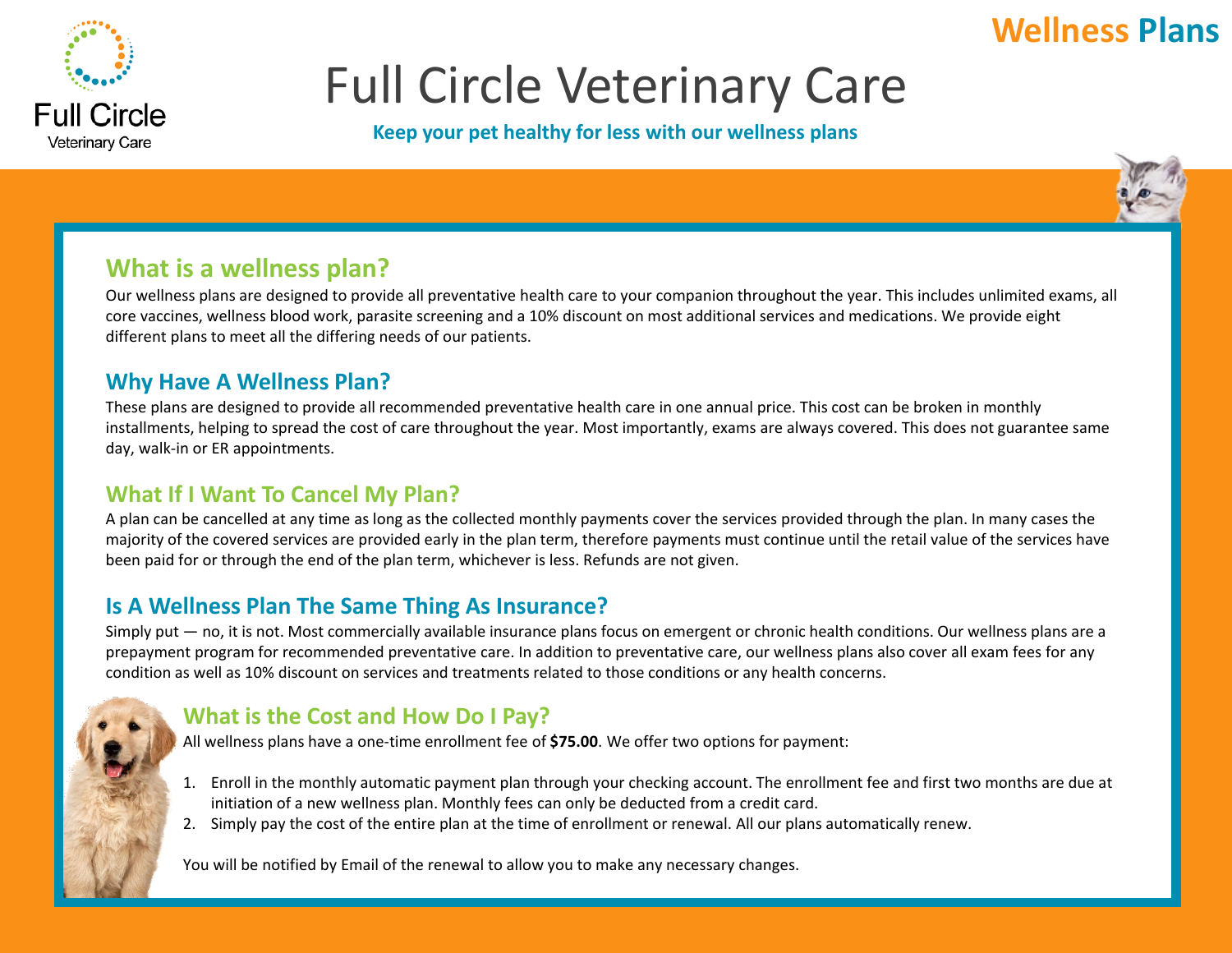## **Wellness Plans**



# Full Circle Veterinary Care

**Keep your pet healthy for less with our wellness plans**

### **Puppy/Kitten**

Ideal for young pets that includes booster vaccines and initial dewormings. The puppy/ kitten wellness plan will renew into either the Basic Dog or Basic Cat Wellness Plan at the end of the plan term.

### **Basic Wellness\*\***

Ideal for healthy adult dogs, cats and small mammals. Plan includes screening lab work recommended for healthy pets.

### **Premium Wellness Plan\*\***

Ideal for mature pets, or those with underlying heath concerns. This plan includes more comprehensive lab work including thyroid testing and urinalysis.

## **Biannual Wellness Plan\*\***

Ideal for pets with underlying medical concerns that need twice yearly blood work. This plan includes the above comprehensive lab work plus an additional blood panel that focuses more specifically on either kidney or liver values.

**\*\*PLUS:** a dental cleaning can be added to these plans